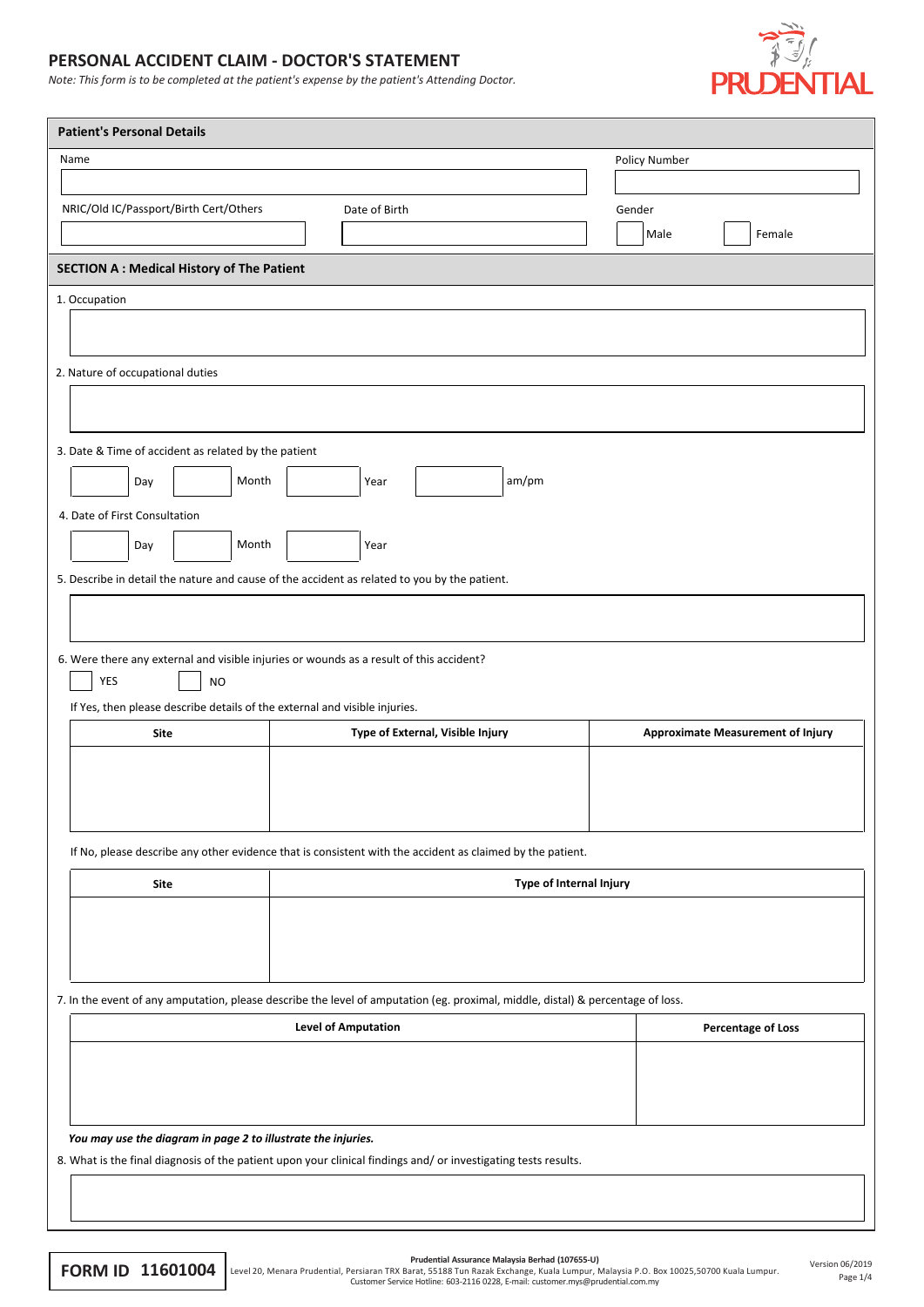| 9. Please illustrate the injuries in the following diagrams.                                                                                                                                                                                                                                                                                                                                                                                                                                                                                                                                                                                                   |                                     |                                                          |                                                        |  |  |  |  |  |  |
|----------------------------------------------------------------------------------------------------------------------------------------------------------------------------------------------------------------------------------------------------------------------------------------------------------------------------------------------------------------------------------------------------------------------------------------------------------------------------------------------------------------------------------------------------------------------------------------------------------------------------------------------------------------|-------------------------------------|----------------------------------------------------------|--------------------------------------------------------|--|--|--|--|--|--|
| Front<br>Ŵ                                                                                                                                                                                                                                                                                                                                                                                                                                                                                                                                                                                                                                                     | <b>Back</b><br>₩Ŋ<br>Ŵ<br>≺<br>Left | $\blacksquare$<br>¦ 4®r                                  | ţ<br>Right                                             |  |  |  |  |  |  |
| 10. Based on your opinion, is the patient's current bodily injury (ies) consistent with the description/nature of the accident?<br><b>NO</b><br>YES<br>If No, please describe if the injuries are traceable to any pre-existing condition, previous injuries not related to this accident or any other cause (eg. repetitive<br>movement, exertion, overuse) known to you.<br>11. Is the patient now/ at the time of the accident suffering from any illness/ disease/ infirmity/ physical deformity/ intoxication?<br>YES<br><b>NO</b><br>If Yes, please state the nature and the extent to which the patient's recovery has thereby been or may be retarded. |                                     |                                                          |                                                        |  |  |  |  |  |  |
| 12. Please provide the full details of all treatments provided.                                                                                                                                                                                                                                                                                                                                                                                                                                                                                                                                                                                                |                                     |                                                          |                                                        |  |  |  |  |  |  |
| <b>Treatment</b>                                                                                                                                                                                                                                                                                                                                                                                                                                                                                                                                                                                                                                               | <b>Type and Details</b>             | Treatment Start /<br><b>Applied Date</b><br>(DD/MM/YYYY) | Treatment End /<br><b>Removal Date</b><br>(DD/MM/YYYY) |  |  |  |  |  |  |
| Stitches                                                                                                                                                                                                                                                                                                                                                                                                                                                                                                                                                                                                                                                       |                                     |                                                          |                                                        |  |  |  |  |  |  |
| Physiotherapy                                                                                                                                                                                                                                                                                                                                                                                                                                                                                                                                                                                                                                                  |                                     |                                                          |                                                        |  |  |  |  |  |  |
| Immobilisation<br>(POP, Backslab,<br>crepe bandage. etc)                                                                                                                                                                                                                                                                                                                                                                                                                                                                                                                                                                                                       |                                     |                                                          |                                                        |  |  |  |  |  |  |
| <b>Surgical Procedure</b>                                                                                                                                                                                                                                                                                                                                                                                                                                                                                                                                                                                                                                      |                                     |                                                          |                                                        |  |  |  |  |  |  |
| 13. If the patient was immobilized, please provide the following details:                                                                                                                                                                                                                                                                                                                                                                                                                                                                                                                                                                                      |                                     |                                                          |                                                        |  |  |  |  |  |  |
| i. Date started for Full Weight Bearing                                                                                                                                                                                                                                                                                                                                                                                                                                                                                                                                                                                                                        | Month<br>Day<br>Year                |                                                          |                                                        |  |  |  |  |  |  |
| ii. Date of completion                                                                                                                                                                                                                                                                                                                                                                                                                                                                                                                                                                                                                                         | Month<br>Day<br>Year                |                                                          |                                                        |  |  |  |  |  |  |
| 14. Please provide the details of Limitation of Movements on any joints.                                                                                                                                                                                                                                                                                                                                                                                                                                                                                                                                                                                       |                                     |                                                          |                                                        |  |  |  |  |  |  |
|                                                                                                                                                                                                                                                                                                                                                                                                                                                                                                                                                                                                                                                                |                                     |                                                          |                                                        |  |  |  |  |  |  |

Prudential Assurance Malaysia Berhad (107655-U)<br>Level 20, Menara Prudential, Persiaran TRX Barat, 55188 Tun Razak Exchange, Kuala Lumpur, Malaysia P.O. Box 10025,50700 Kuala Lumpur. Version 06/2019<br>Customer Service Hotline

Page 2/4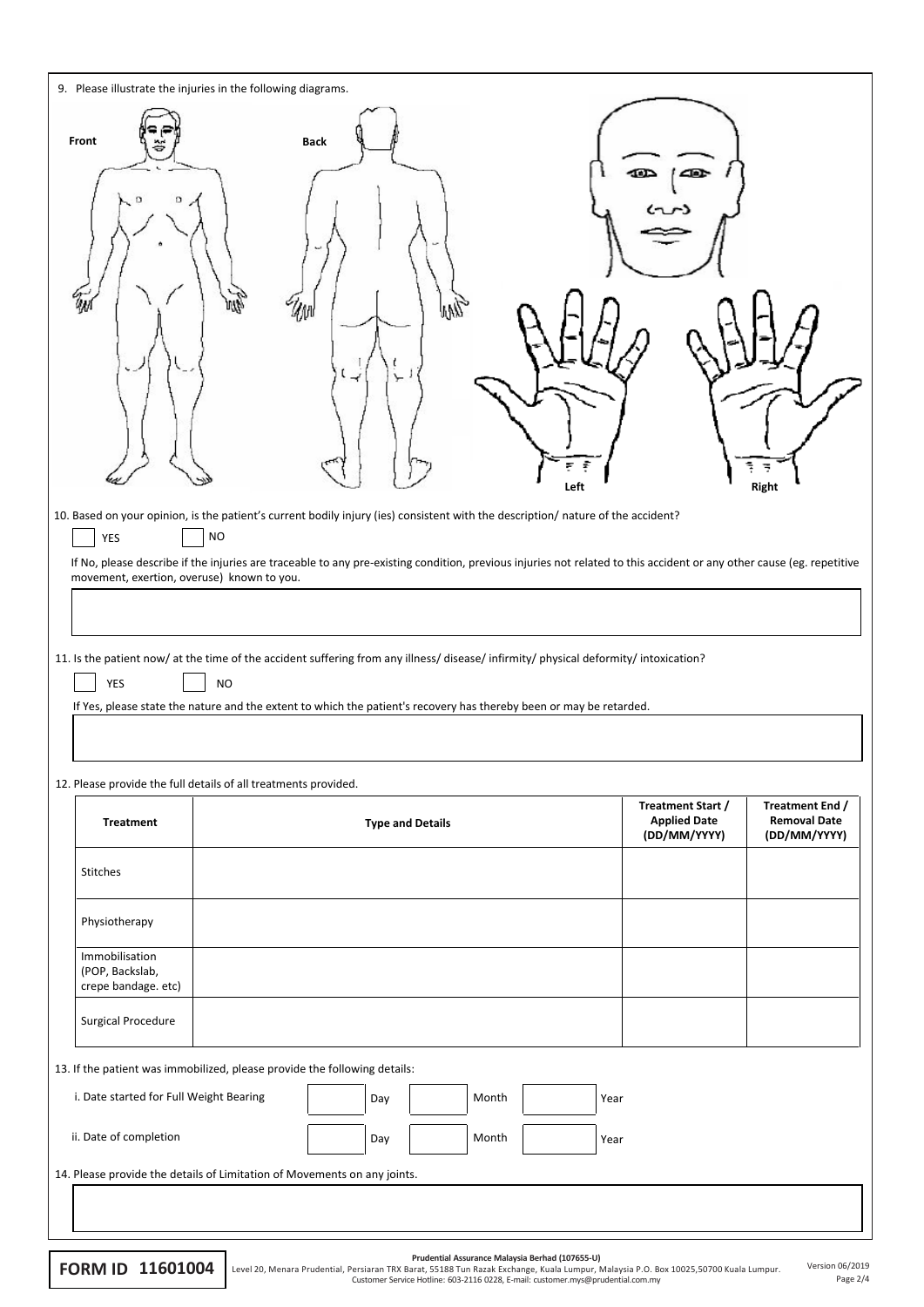| 15. Treatment given including follow-ups (from date of the accident until injuries healed): |                                                                               |      |                                                                                                            |  |      |                                                                                           |
|---------------------------------------------------------------------------------------------|-------------------------------------------------------------------------------|------|------------------------------------------------------------------------------------------------------------|--|------|-------------------------------------------------------------------------------------------|
| Date of Consultation<br>(DD/MM/YYYY)                                                        | <b>Details/Conditions</b><br>of Physical Injuries                             |      | <b>Details of Treatment</b><br>(Eg. Dressing, Incision and Drainage,<br><b>Medication Prescribed, etc)</b> |  |      | <b>Details of Healing Progress</b><br>(Eg. Range of movement, condition<br>of wound, etc) |
|                                                                                             |                                                                               |      |                                                                                                            |  |      |                                                                                           |
|                                                                                             |                                                                               |      |                                                                                                            |  |      |                                                                                           |
|                                                                                             |                                                                               |      |                                                                                                            |  |      |                                                                                           |
|                                                                                             |                                                                               |      |                                                                                                            |  |      |                                                                                           |
|                                                                                             |                                                                               |      |                                                                                                            |  |      |                                                                                           |
|                                                                                             |                                                                               |      |                                                                                                            |  |      |                                                                                           |
|                                                                                             |                                                                               |      |                                                                                                            |  |      |                                                                                           |
|                                                                                             |                                                                               |      |                                                                                                            |  |      |                                                                                           |
|                                                                                             |                                                                               |      |                                                                                                            |  |      |                                                                                           |
|                                                                                             |                                                                               |      |                                                                                                            |  |      |                                                                                           |
|                                                                                             |                                                                               |      |                                                                                                            |  |      |                                                                                           |
|                                                                                             |                                                                               |      |                                                                                                            |  |      |                                                                                           |
|                                                                                             |                                                                               |      |                                                                                                            |  |      |                                                                                           |
|                                                                                             |                                                                               |      |                                                                                                            |  |      |                                                                                           |
|                                                                                             | 16. Was the healing straight forward or complicated?                          |      |                                                                                                            |  |      |                                                                                           |
| Straight Forward                                                                            | Complicated<br>If complicated, please provide details of complications.       |      |                                                                                                            |  |      |                                                                                           |
|                                                                                             |                                                                               |      |                                                                                                            |  |      |                                                                                           |
| 17. Date of Last Consultation                                                               |                                                                               |      |                                                                                                            |  |      |                                                                                           |
| Day                                                                                         | Month                                                                         | Year |                                                                                                            |  |      |                                                                                           |
|                                                                                             | 18. Describe the condition and function of injured part on last consultation. |      |                                                                                                            |  |      |                                                                                           |
|                                                                                             |                                                                               |      |                                                                                                            |  |      |                                                                                           |
|                                                                                             | 19. Please provide the details of hospitalisation (if any):                   |      |                                                                                                            |  |      |                                                                                           |
| a)                                                                                          | Name of Hospital:                                                             |      |                                                                                                            |  |      |                                                                                           |
| Date Admitted:<br>b)                                                                        |                                                                               | Day  | Month                                                                                                      |  | Year |                                                                                           |
| c)                                                                                          | Date of Discharged:                                                           | Day  | Month                                                                                                      |  | Year |                                                                                           |
| d)                                                                                          | Date of Surgery Performed:                                                    |      |                                                                                                            |  |      |                                                                                           |
| $\epsilon$                                                                                  | Type of Surgery Performed:                                                    |      |                                                                                                            |  |      |                                                                                           |

| 1160100<br><b>FORM ID</b> |  |  |  |  |  |  |  |  |
|---------------------------|--|--|--|--|--|--|--|--|
|---------------------------|--|--|--|--|--|--|--|--|

| Prudential Assurance Malaysia Berhad (107655- |  |  |
|-----------------------------------------------|--|--|
|                                               |  |  |

Page 3/4

Prudential Assurance Malaysia Berhad (107655-U)<br>Customer Serat, 55188 Tun Razak Exchange, Kuala Lumpur, Malaysia P.O. Box 10025,50700 Kuala Lumpur. Version 06/2019<br>Page 3/4 Customer Service Hotline: 603-2116 0228, E-mail: